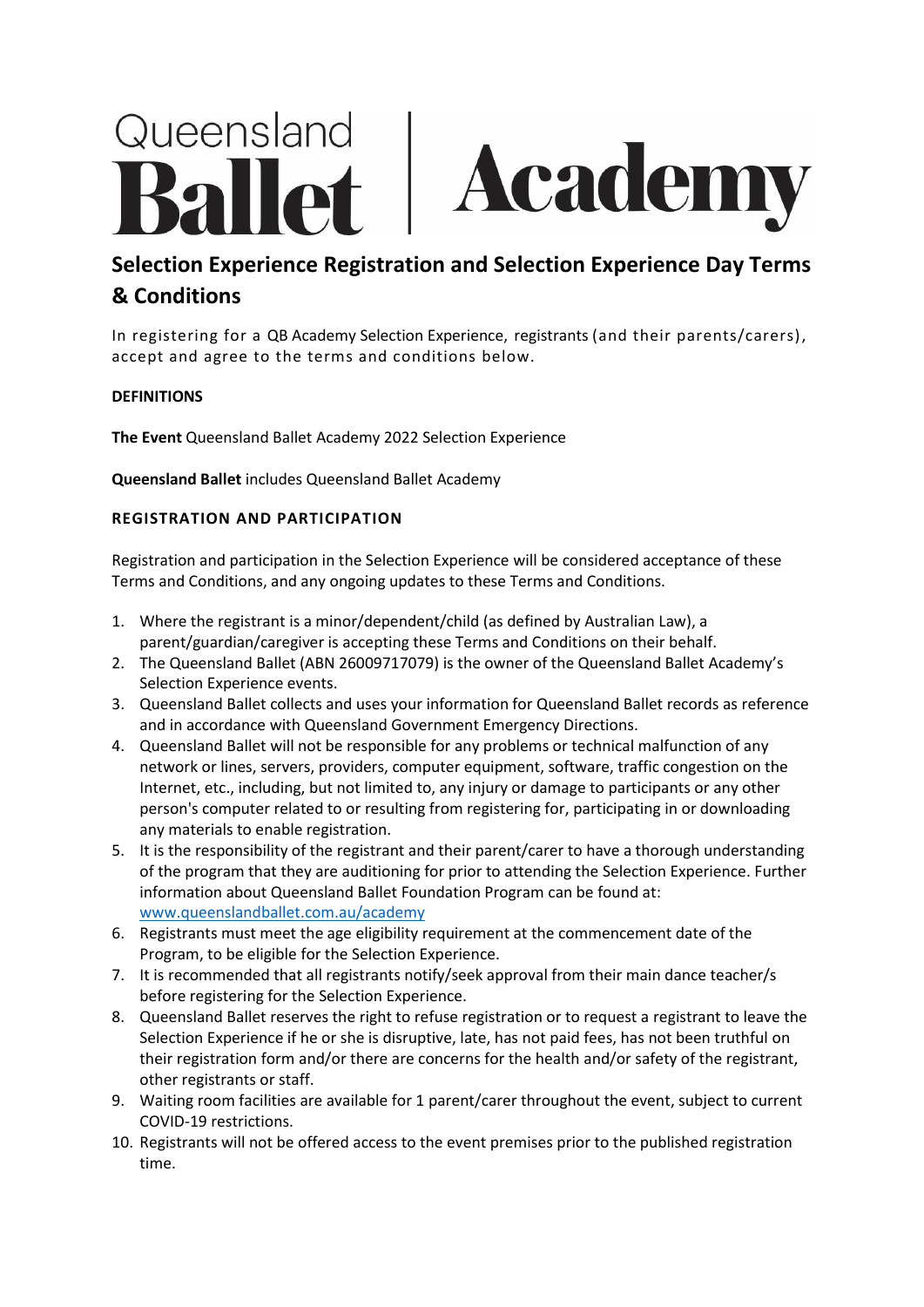- 11. Registrants must be collected by a parent/carer immediately after the Selection Experience finishing time.
- 12. All Queensland Ballet staff are committed to the highest ethical standards, including but not limited to those articulated through legislation in relation to discrimination, harassment and child safety, and are governed by Queensland Ballet's Code of Conduct.
- 13. Our teachers are highly skilled industry professionals and all staff involved with the Program hold a current Working with Children (Blue) Card and have passed a Queensland Police check.
- 14. By accepting the conditions of registration and participation of the Event, registrants and/or their parents/guardians, acknowledge that activities involved are physical, may be strenuous and may involve the risk of personal injury or accident. Participation is voluntary, based on the registrant/parent/carer's assessment of their fitness, health, cognitive ability to participate and understanding of the Selection Experience requirements, activities and expected outcomes.
- 15. Although every care will be taken to ensure the use of safe dance practices in a safe environment, Queensland Ballet will not be held responsible for injuries or accidents should they occur.
- 16. By accepting these terms and conditions, registrants and their parents/guardians, declare that they do not have any pre-existing health or physical conditions which could impede their full participation in the Selection Experience.
- 17. The Event staff cannot be responsible for the administration of medication to participants or ensuring suitable health precautions are in place.
- 18. By entering the premises, registrants agree that Queensland Ballet is in no way responsible for personal injury or death. Although every care will be taken by Queensland Ballet and its staff to ensure a safe environment, participants are responsible for ensuring one's own physical and mental health before, during and after classes, including injury rehabilitation and general postevent care.
- 19. The registrant agrees to indemnify Queensland Ballet against any injuries or damage to persons or loss or wrongful death or loss or theft of property, whether caused by negligence or otherwise while participating in the activities provided throughout the Event and associated activities from registration.
- 20. The information and attachments provided within the QB Academy Selection Experience Registration will be used by Queensland Ballet for Selection Experience application and selection purposes only.
- 21. The Selection Experience panel's decision is final, and no correspondence will be entered into regarding selection experience results. However, we acknowledge that all children develop at a different pace, and we would like to encourage children who were unsuccessful to attend a subsequent Selection Experience event to be considered for the program at a later date.
- 22. Participants are expected to adhere to the following dress guidelines:

**Dress:** Fitted, comfortable clothing or dance / active wear and socks

## **REFUND POLICY**

Queensland Ballet is unable to offer a refund of fees unless the Selection Experience is cancelled by the Company or in exceptional circumstances.

- 1. In exceptional circumstances, a refund request must be made in writing at least 14 days prior to the Selection Experience to be considered by Queensland Ballet management.
- 2. A medical certificate must be provided in exceptional circumstances where the registrant is unable to attend due to injury or illness.
- 3. Failure to pay by the due date may result in the registrant's place being forfeited and offered to another applicant.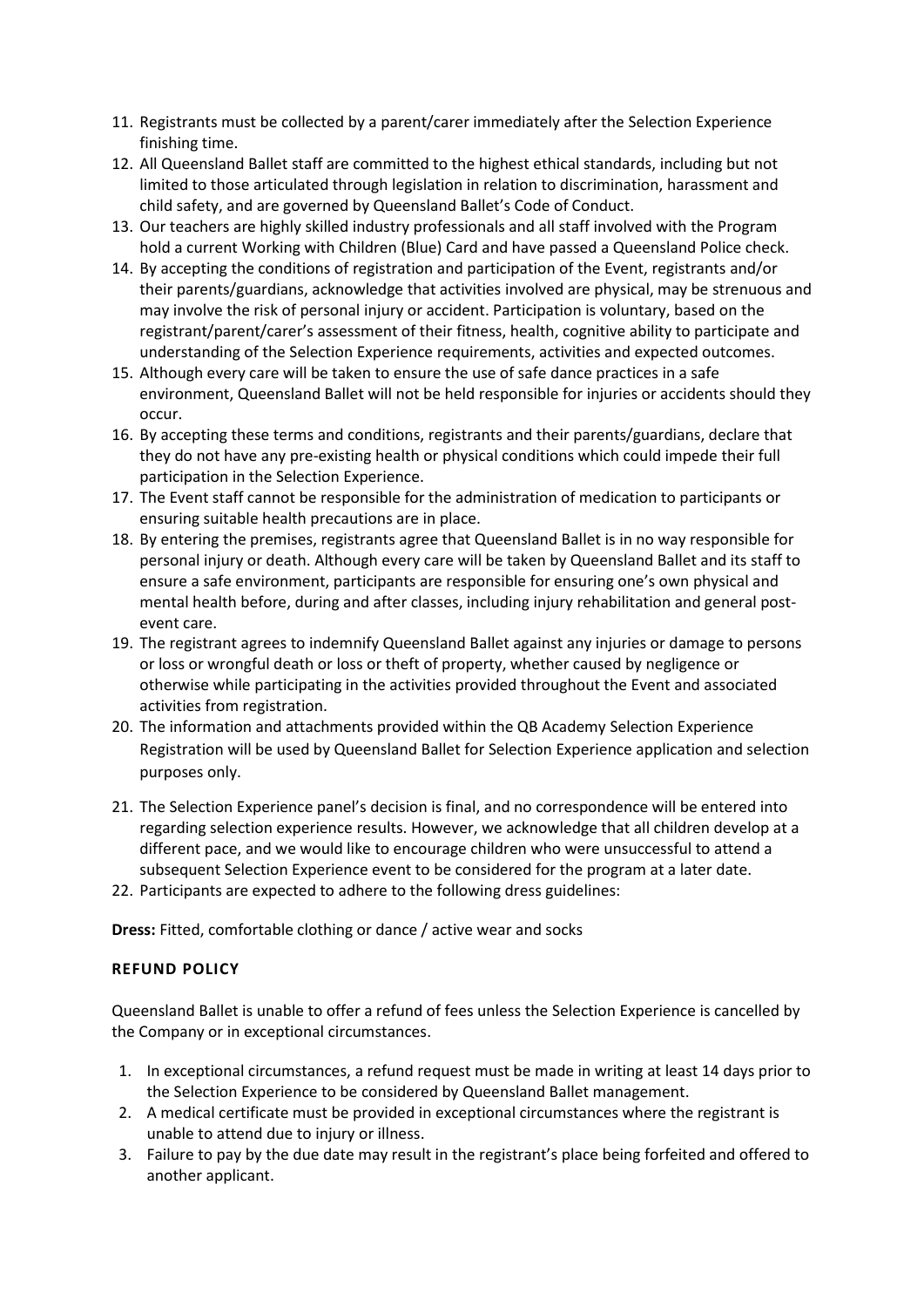#### **COVID SAFE TERMS AND CONDITIONS**

1. In the event that Queensland Ballet Academy are unable to run an in-person Selection Experience due to Covid-19 restrictions, this event will be rescheduled for another date.

2. Queensland Ballet Academy may accept a video audition if a registrant is overseas, required to self-isolate or quarantine (and the Selection Experience falls within the isolation/quarantine period) due to:

- · Being a confirmed case of COVID-19; or having close contact with a confirmed case of COVID-19;
- · Living in or having been in a high-risk area within Australia;
- · Unable to travel to the event due to the current border restrictions in place.
- · Having returned from overseas.
- · Has COVID-19 symptoms.

· Has been tested for COVID-19 and is awaiting test results (and the Selection Experience falls within the period of awaiting test results).

Please contact **academy@queenslandballet.com.au if you meet these criteria.** 

- 3. Refunds will not be available if:
- · The registrant is well and does not wish to attend due to fears of exposure to COVID-19; or
- · The registrant is from a group at a higher risk of COVID-19; or

· The registrant is denied entry into the event for reasons which impact the health and safety of themselves or others. These reasons may include (but not be limited to) non-compliance with mandatory mask wearing or unwillingness to provide personal contact information when requested.

## **TERMS AND CONDITIONS OF SALE | COVID SAFE**

Please note: Due to COVID-19, additional Terms and Conditions of Sale now apply to all registrations.

1. Queensland Government Emergency Directions require us to keep contact information about all patrons, participants and staff including your name, email or residential address and mobile phone number. This is to protect your health and safety, and others in our community.

2. Please be aware that the personal information you provide to us for booking or other purposes may be used for contact tracing if required by health authorities.

3. We will not disclose this information to anyone other than health authorities if they request this information, or unless you have otherwise ticked 'yes' to receiving information about other Academy events. The information will be stored securely and disposed of securely when no longer required.

#### **CONDITIONS OF PARTICIPATION**

1. Registrants must not attend if they have COVID-19 related symptoms, have been in close contact with a person who is COVID-19 positive or are COVID-19 positive.

2. Registrants must not attend if they are required to self-isolate and the Selection